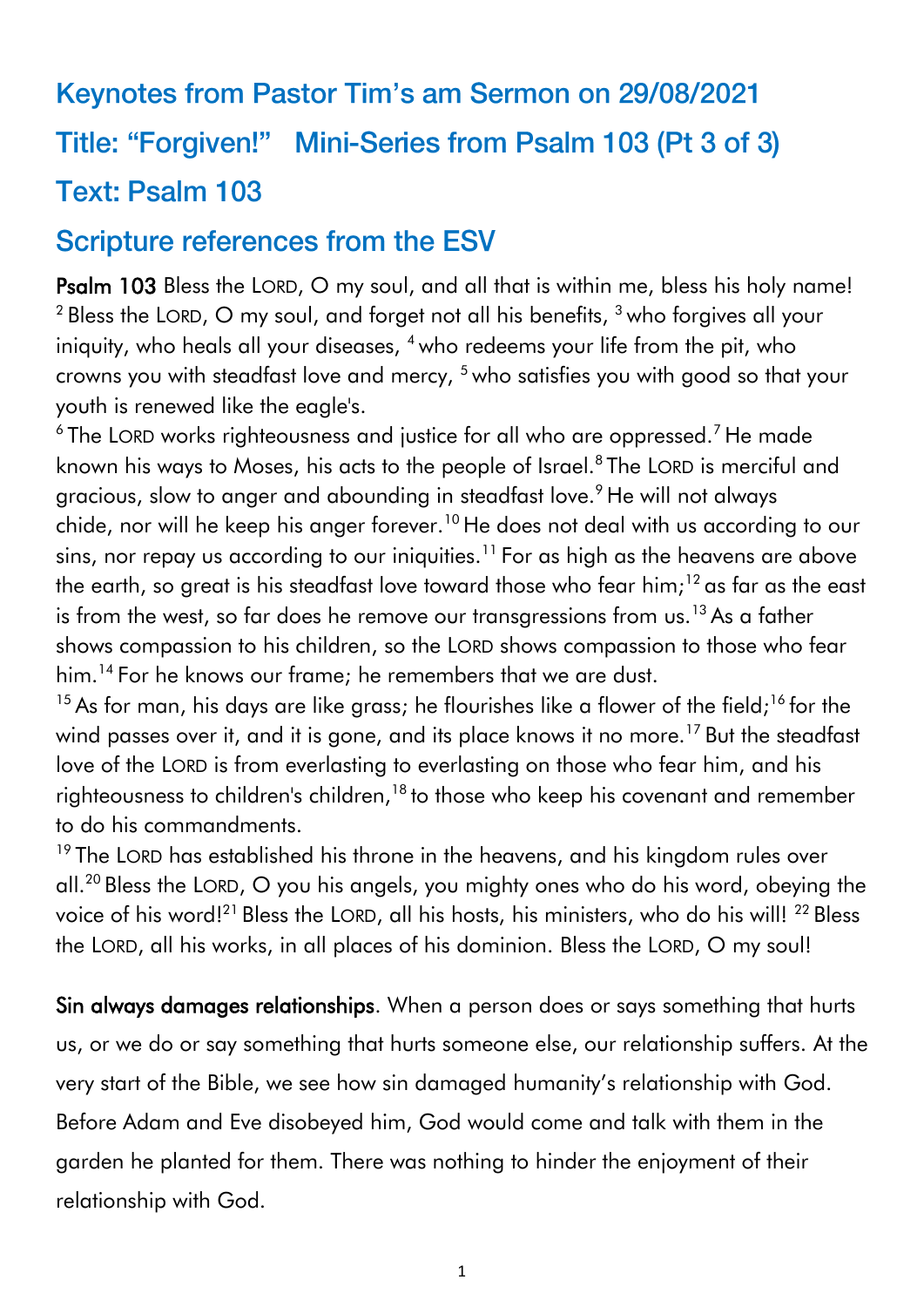After they had sinned, Adam and Eve were banished from the garden where they had formerly had fellowship with God. Their relationship had broken down because of their sin.

• God is a holy God, and in his holiness, he must deal justly with sin, which means the whole of humanity (not only Adam and Eve) is banished from God forever.

## Sin has broken our relationship with God, and as a result our human relationships are broken too.

We would have remained under this sentence of eternal death, banished from God forever under his just and righteous wrath, if God had not chosen to do something about it. The heartbeat of God is the heartbeat of love.

# The love that existed between Father, Son and Holy Spirit flowed over into love for the people he had created – into love for you and me.

Psalm 103 praises God for his steadfast love – the covenant love that caused God to commit himself to a people of his choice forever. If you are a believer in Christ, then you can say:

## God is my God and I am his forever and forever

This steadfast love results in God dealing with sin and death, the twin problems that all humans experience, and we have already seen how God deals with death by redeeming our life from the grave.

• How does God deal with our sin?

# God works to restore our relationship with him by forgiving not just some but all of our sin (vv1-3 above).

David, who wrote this psalm, broke at least nine of the Ten Commandments, which meant he was guilty of breaking them all, and yet God forgave him. However, Jesus spoke of one sin that could never be forgiven – the sin of blaspheming against the Holy Spirit (Mark 3:28-29 see p4). You might be wondering if you have committed that sin

and so will never find forgiveness. What is that sin? To blaspheme against the Holy Spirit is to ignore him speaking to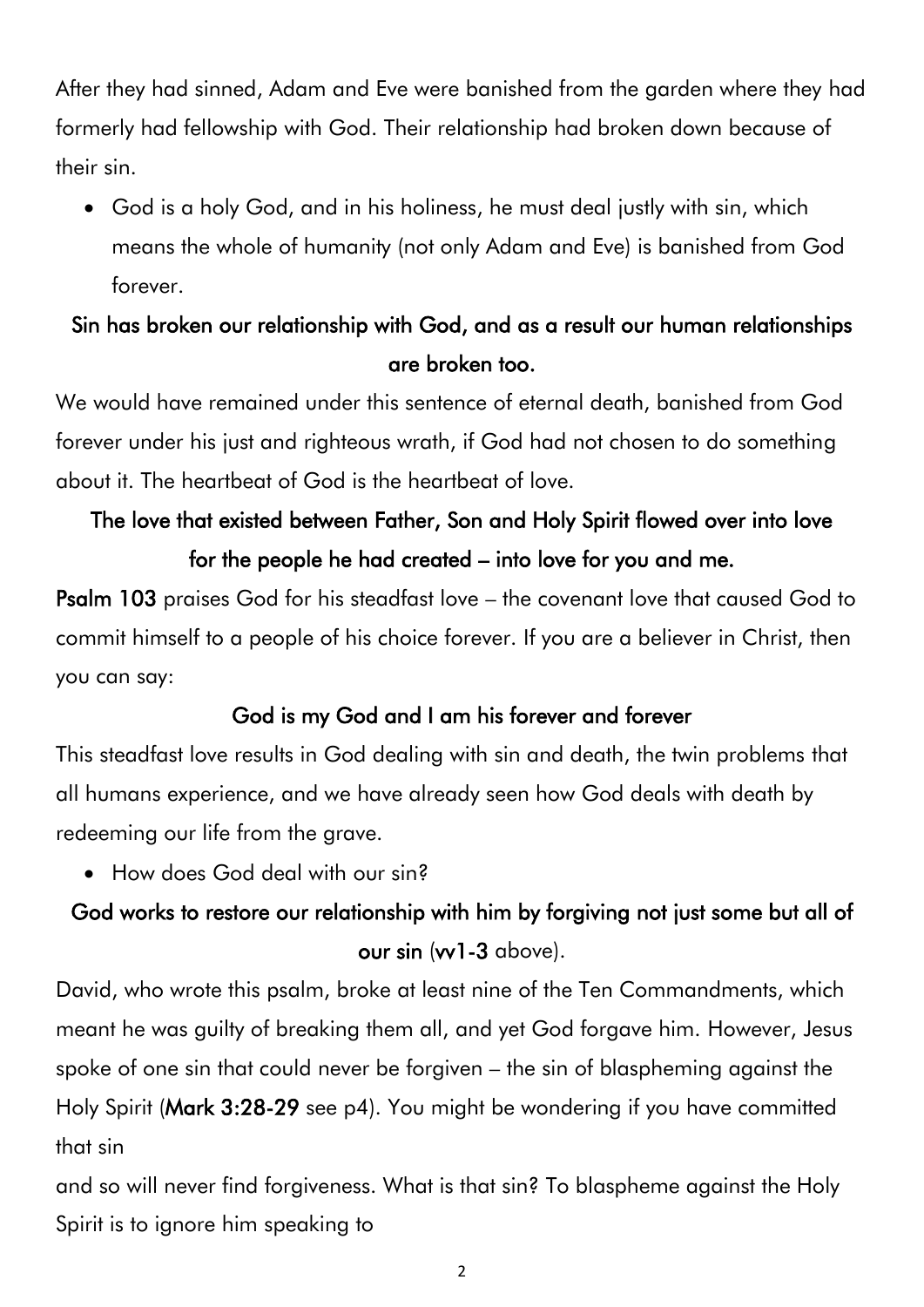you when he convicts you of sin and calls you to repent and trust in Jesus to put you right with God.

There can be no way for God to forgive us, if we don't come to him through the only way he has opened up.

# Today, if you feel in your heart that the Holy Spirit is convicting you of sin and offering hope in Jesus

### then don't ignore the voice of the Spirit.

Speak with the God who is speaking to you, confess your sin and commit yourself to Jesus. Then you will discover that God truly does forgive all your sin. Three foundational truths underlie that forgiveness (vv9-14 above).

1. The greatness of God's love toward us – why he forgives us  $(w9 - 11$  above) Some people never let go of a grudge, but God isn't like that (v9). It is true that he convicts us of our sin, and there are times when we feel his divine displeasure, but this is all done lead us to confession and forgiveness. When we have confessed, he forgives us and that is the end of the matter. The Bible tells us that the wages of sin is eternal death, but God doesn't pay those wages to his people (v10). Instead, we get the gift of eternal life.

There is also a benefit in this life. Not a day goes by when we don't sin against God in thought, word or deed yet God's judgements on us have been few. He does not afflict us every time we sin.

#### He patiently bears with us despite our transgressions.

When God does afflict us, however painful it may seem, it is light and momentary compared to the weight of our sin against him and it is for our eternal good. We have repaid God's goodness with evil, but he has repaid our evil with good and every day he pours out his good gifts on us even in this life.

## He not only forbears to punish us, but bountifully maintains those he might justly destroy (John Calvin)

• Why does God not deal with us as our sins deserve nor hold a grudge against us? It is because of his steadfast love (w10-11).

### For those who have entered into this covenant relationship with God, and fear him,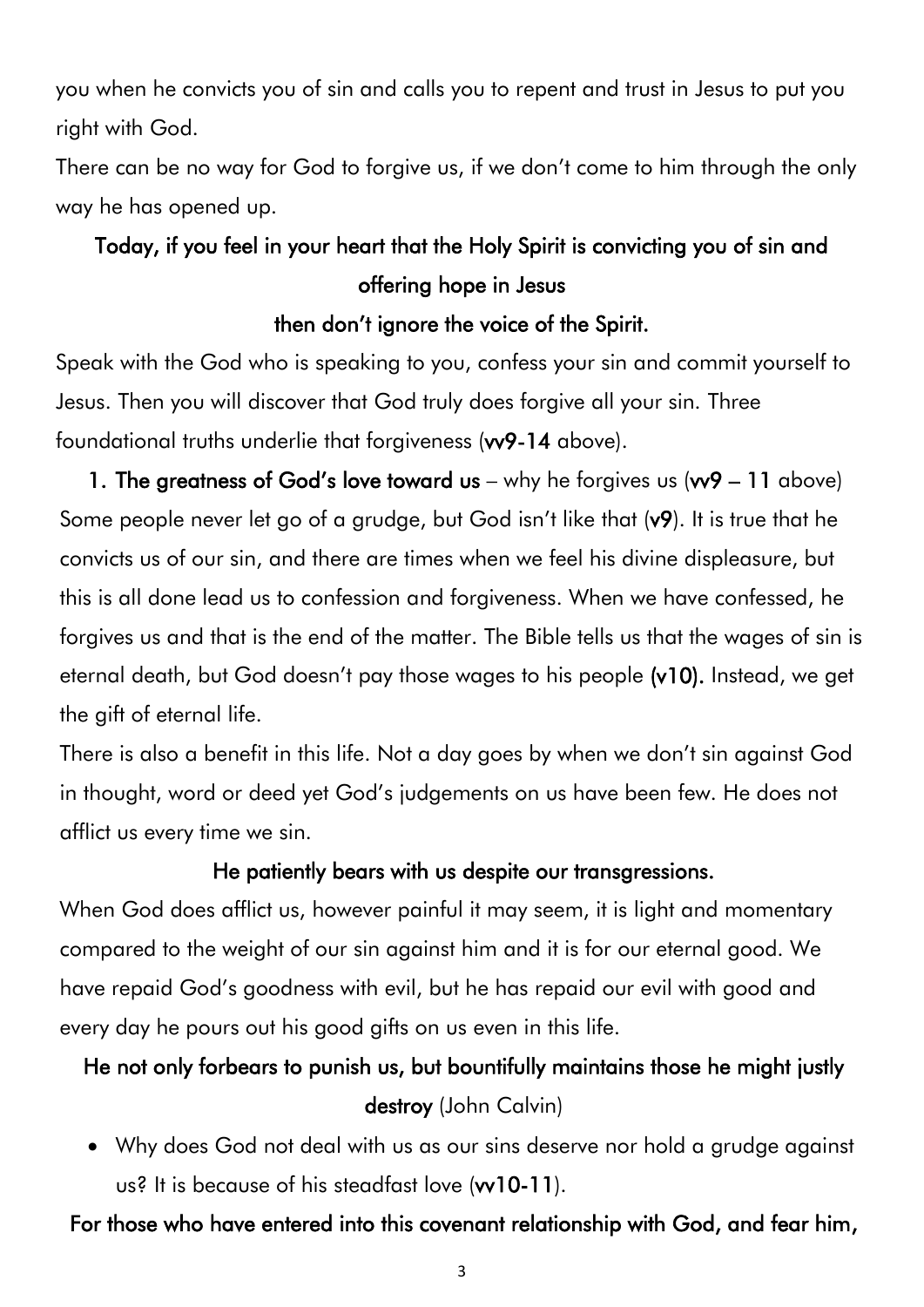### God's steadfast love knows no limit – it is infinite.

2. The distance of sin from us – the effectiveness of God's forgiveness (vv9-10, 12 above)

However far east you travel, there is always more east to travel – east and west never meet! David is making the point that God removes our sins from us and puts them in a place where we will never meet them again. That is hard to grasp because we are so painfully aware of our sins. On a daily basis:

- We commit sins and are convicted by God over them
- We confess our sins and trust in Christ to forgive us
- But we go on to commit more sin

We may feel continually dogged by our sins, grieving over them every day, and feeling that sin is what defines us. If that describes you, then take heart from what this psalm says. As far as God is concerned, those sins have been forgiven and put away in a place where they will never be brought up and used against you.

• Why can a holy God, who must punish every sin, do that? He can do it because Jesus carried our sins to the cross in his body and cancelled the debt for us through his death. (Colossians 2:14 see p4).

God abundantly pardons his people, not just forgiving our sin, but choosing to never remember the wrong we have done against him.

## Because God puts sin FAR away from us, it means he can draw NEAR to us

3. The closeness of relationship with us – the result of God's forgiveness (vv9-10, 13-14 above)

God relates to his people as their heavenly father. Your relationship with your earthly father may have been painful or difficult, but please don't allow that to influence your ideas of the fatherhood of God. All earthly fathers are imperfect and that role is meant to be shaped by God's care of us, rather than our view of God coming from our earthly fathers. When we let the Bible shape our view of the father heart of God, we discover that

## Our God is a compassionate Heavenly Father.

He knows us intimately and so: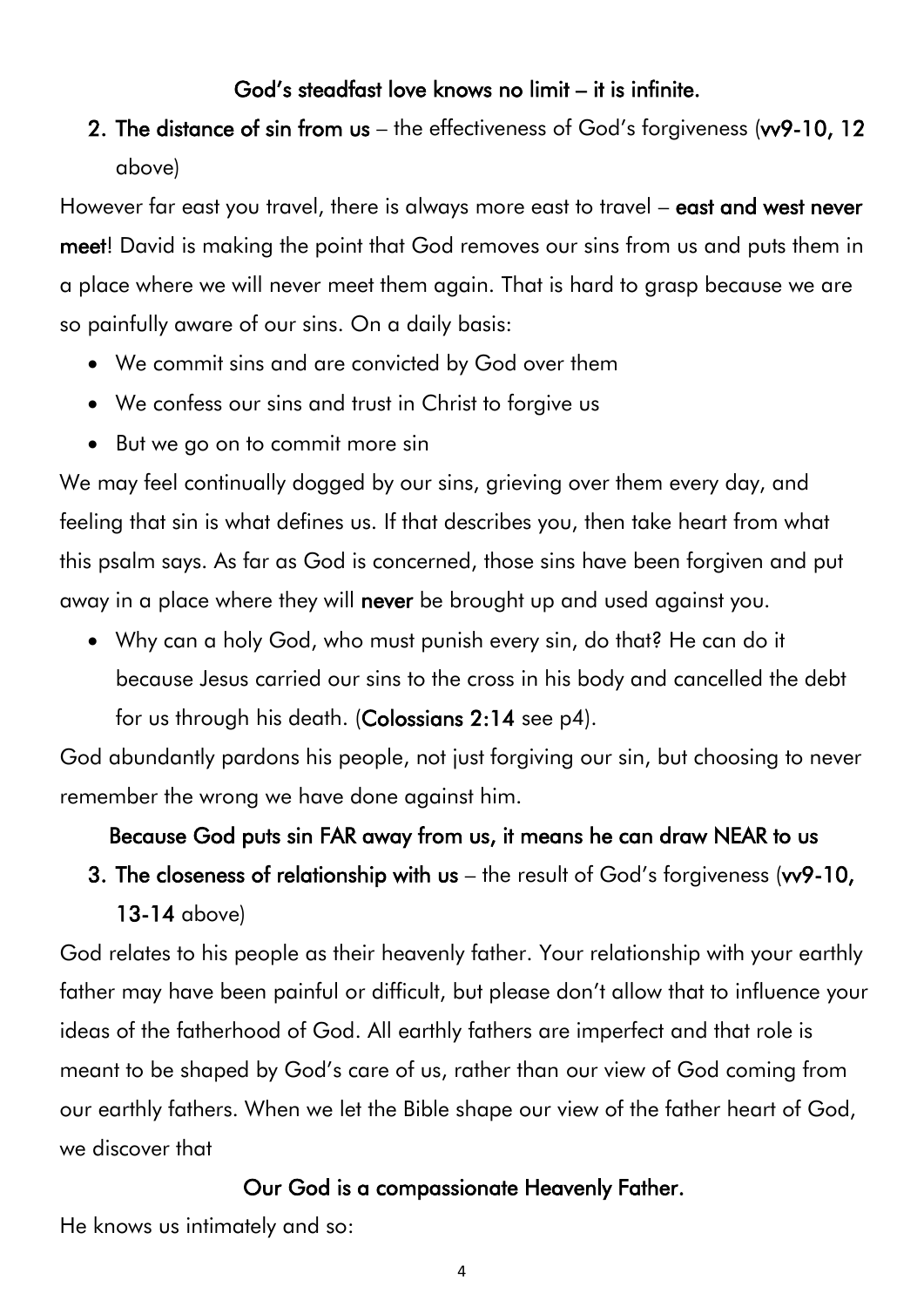- he is aware of our weaknesses and what motivates us
- he knows what he is doing in our lives and how best to help us He sets very high standards for us (to be holy as he is holy) and yet:
	- he makes allowances for our weakness and patiently teaches us
	- he gently rebukes and graciously corrects us to form the image of his Son, the Lord Jesus Christ, in us.

Sin damages our relationship with God, but in dealing justly with our sin through the death of his Son on the cross, God is able to bring us near to himself as his adopted sons and daughters. He is now our Father.

This is all because of his steadfast love, which he set upon us from eternity to eternity. How should we respond?

- a) We must trust in God alone to forgive us we can only come to him through Jesus.
- Don't be like the religious men who refused to listen to Jesus when he warned them not to ignore the Spirit of God speaking into their hearts. Those men, real people who lived 2000 years ago, are now eternally lost.
- Please don't resist the Spirit of God, who might be speaking to you even today. The Bible warns us 'Today if you hear his voice, do not harden your hearts'. (Hebrews 4:7)
- All the blessings of which Psalm 103 speaks are only for those who fear God and come to him through Jesus.
- b) We must forgive as God has forgiven how God has dealt with us is how we are to deal with others
- God forgives me my sin against others when I repent, and likewise forgives them their sin against me. If that person has repented and God has forgiven them, but I don't show that same forgiveness then I am setting myself above God. Therefore, I must not refuse to forgive the one whom God has forgiven.